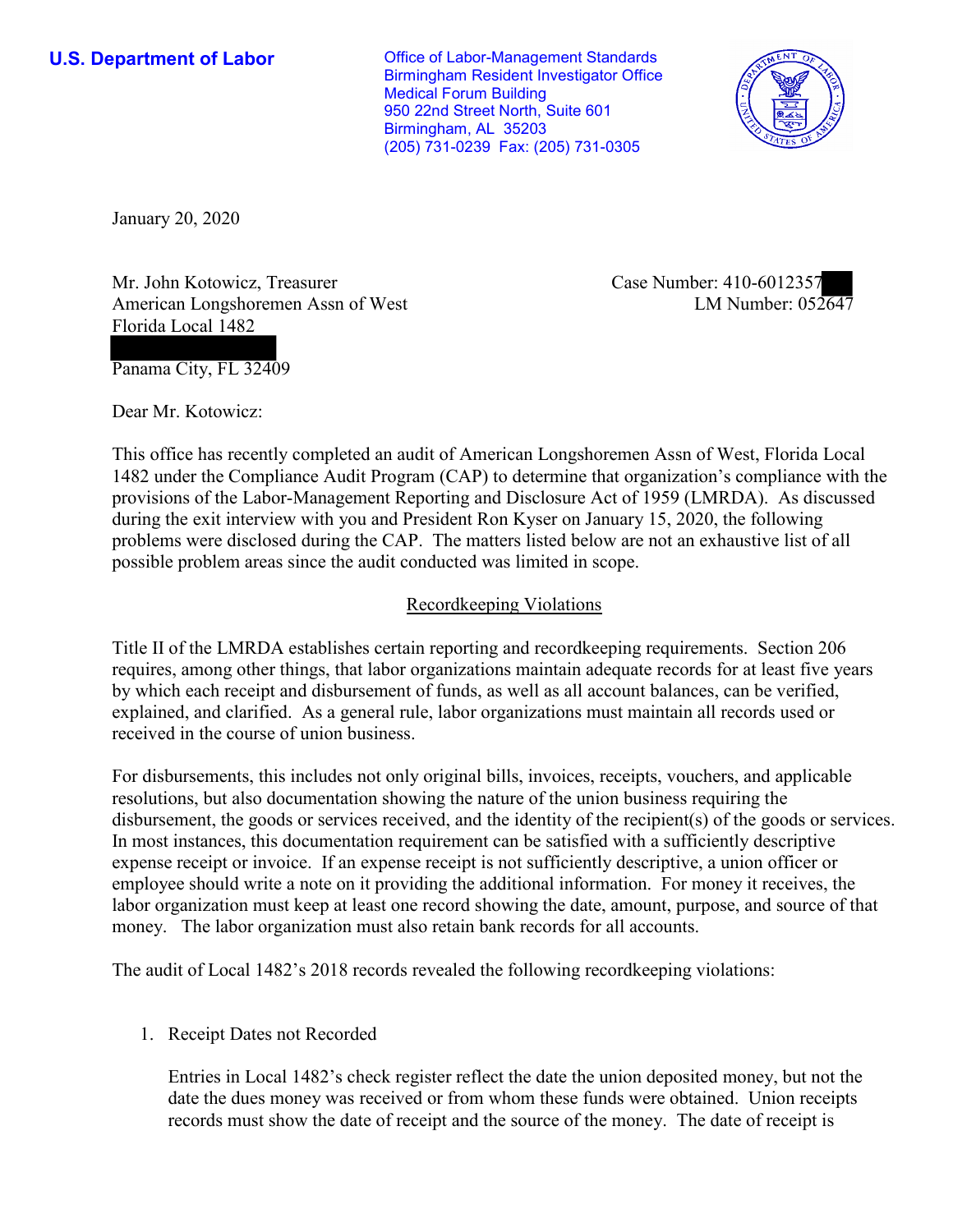required to verify, explain, or clarify amounts required to be reported in Statement B of the LM-2 or (Receipts and Disbursements) of the LM-3. The LM instructions state that the labor organization must record receipts when it actually receives money and disbursements when it actually pays out money. Failure to record the date money was received could result in the union reporting some receipts for a different year than when it actually received them.

2. Failure to Accurately Record Receipts

The amounts recorded in the local's check register did not match actual deposits made to the credit union checking account on two separate instances. The amount recorded in the check register was less then what was actually deposited in the bank. The handwritten dues roster used did not accurately record dues payments from members. OLMS found no discrepancies in the amounts collected and deposited, only in how they were recorded in the union's check register.

## 3. Lack of Salary Authorization

Local 1482 did not maintain records to verify that the salaries reported in Item 24 (All Officer and Disbursements to Officers) of the LM-3 was the authorized amount and therefore was correctly reported. The union must keep a record, such as meeting minutes, to show the current salary authorized by the entity or individual in the union with the authority to establish salaries.

4. Failure to Maintain Supporting Documents

Local 1482 during fiscal year ending September 30, 2018 failed to maintain deposit slips, vendor receipts, and other supporting documents. Former Treasurer Brannon stated these records were damaged or destroyed during Hurricane Michael.

Local 1482's check register and bank statements showed the purchases of services, such as a telephone call out service used to notify members of employment opportunities, meeting room rentals for the union's membership meeting. All from vendors and each made on a monthly basis. The transactions in question include salary payments and third party vendor services all of which total less than \$1,000.

Based on your assurance that Local 1482 will retain adequate documentation in the future, OLMS will take no further enforcement action at this time regarding the above violations.

## Reporting Violations

The audit disclosed a violation of LMRDA Section 201(b), which requires labor organizations to file annual financial reports accurately disclosing their financial condition and operations. The Labor Organization Annual Report (Form LM-3) filed by Local 1482 for the fiscal year ended September 30, 2018, was deficient in that it failed to list all officers of Local 1482. Two officers Michael Pankey and Trevor Benton both served as recording secretary during the fiscal year and were not listed on the LM-3 report filed. In addition, this report was not marked terminal.

I am not requiring that Local 1482 file an amended LM report for 2018 to correct the deficient item.